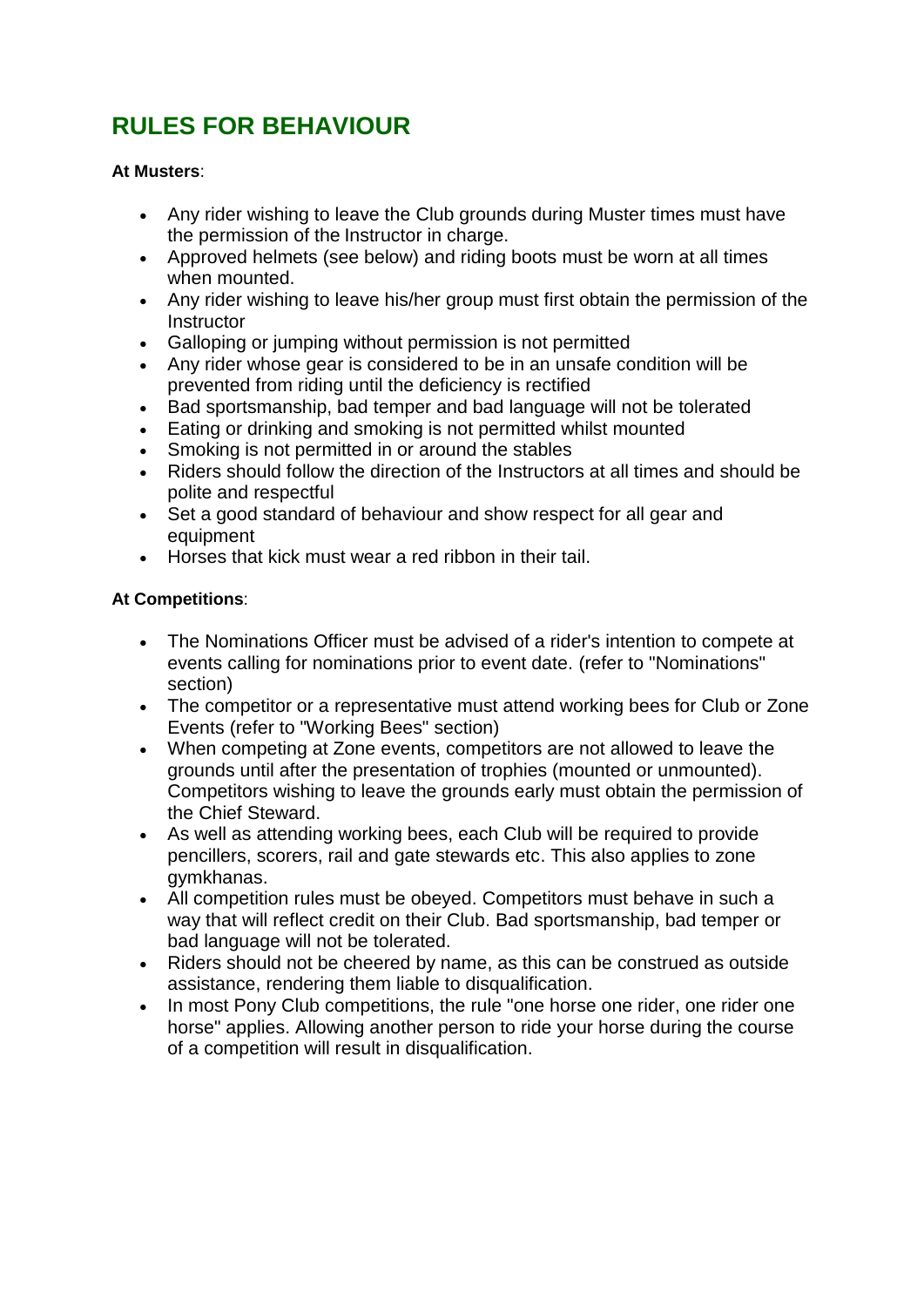### **DISCIPLINARY ACTION**

The Management Committee will support an Instructor in the event that a rider breaches the code of conduct. Any rider reported for such a breach may be asked to attend a meeting of the Management Committee, at which disciplinary action will be considered.

#### **CODE OF BEHAVIOUR - MEMBERS**

Problems/complaints should be brought forward to the Chief Instructor or the President, in a constructive and considerate manner, for referral and discussion by the Management Committee. Abusive behavior and language will not be tolerated. PCAQ has a nominated Code of Behaviour which must be adhered to.

## **PARENTS' OBLIGATIONS**

It is expected that all parents will assist with the many tasks which must be performed in the normal functioning of Pony Club. These are:

- Staffing the Canteen for Musters and competitions. Canteen rosters will be according to working bee groups in 2010. This commitment must be honoured. If you or a family member/friend cannot assist in the canteen as per the roster, you must arrange a swap.
- Maintenance of grounds and equipment, in particular through working bees, erection, dismantling and storage of equipment at musters and competitions.
- Stewarding, gate keeping etc for the running of all Club events. Each family competing at Club Events must provide one worker. Provision of stewards at events contested by our Club, including Zone Events. This task must be shared by all competitors.

A parent/guardian must accompany a child of 15 years of age or less to all musters/competitions.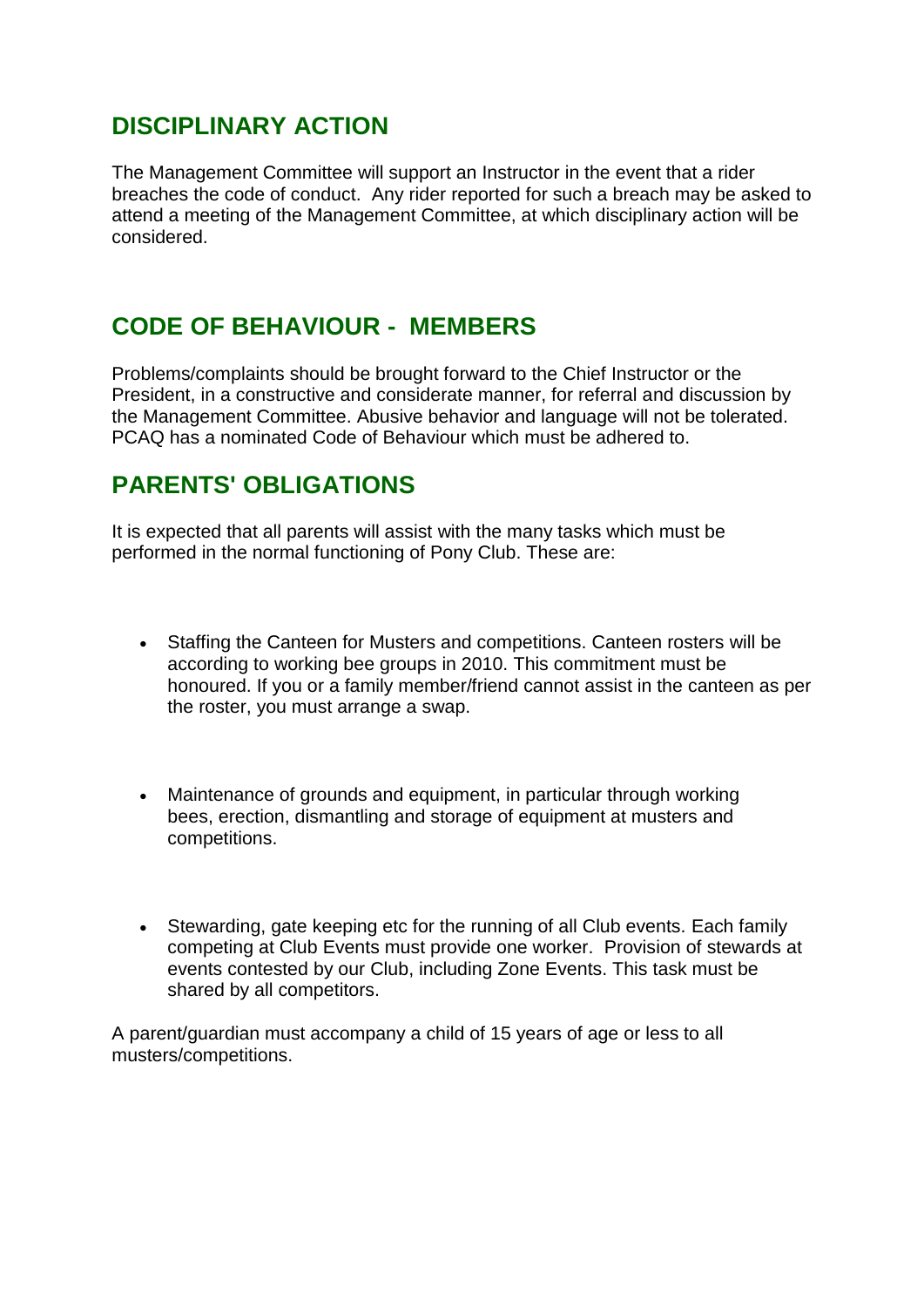#### **MUSTERS**

Musters are planned according to the curriculum of instruction, upcoming events, certificate work and rider interest. Activities also depend on availability of instructors. Riders are divided into groups according to ability/age and progression is monitored by the chief instructor.

We encourage all riders to partake in all activities, however on occasions a rider may need or wish to work with a lower group — this can be for a session, a muster or for a longer period due to change of horse/loss of confidence. All requests will be considered by instructors, however we ask that the following procedures be followed.

If you wish to change at the beginning of or during a muster you must first consult the instructor of your group both as a courtesy and also so that your attendances can be marked (This applies to all sessions—if not present for one you will not gain attendance points towards end of year trophies). After gaining approval to leave the group you must then enquire with the instructor of the group you wish to join. You should have a valid reason for changing groups.

Please discuss any longer term changes with an instructor familiar with your ability. They may be able to accommodate some slight change to the activities available to you or recommend a change.

In 2010 we will continue the trial of an optional third session at the end of each muster. Riders who wish to attend are to list their names on the sheet posted during the break.

### **WET MUSTERS**

In the case of rain an inspection of the grounds will be carried out at 7am on the morning of the muster. Should the grounds be unsuitable for riding a message will be placed on the news page of the website. The muster will still proceed as a 'wet muster' i.e. leave your horses at home and come down dressed in your muster shirt for some fun and learning. Attendance points will apply.

### **CANTEEN**

For the convenience of riders, parents & visitors, light refreshments prepared by the Canteen staff are provided for sale at all Musters and Events held at the SGVPC grounds. Running the canteen offers good income for the club, especially on event days.

For health & safety reasons, children are not permitted in the canteen during musters/events.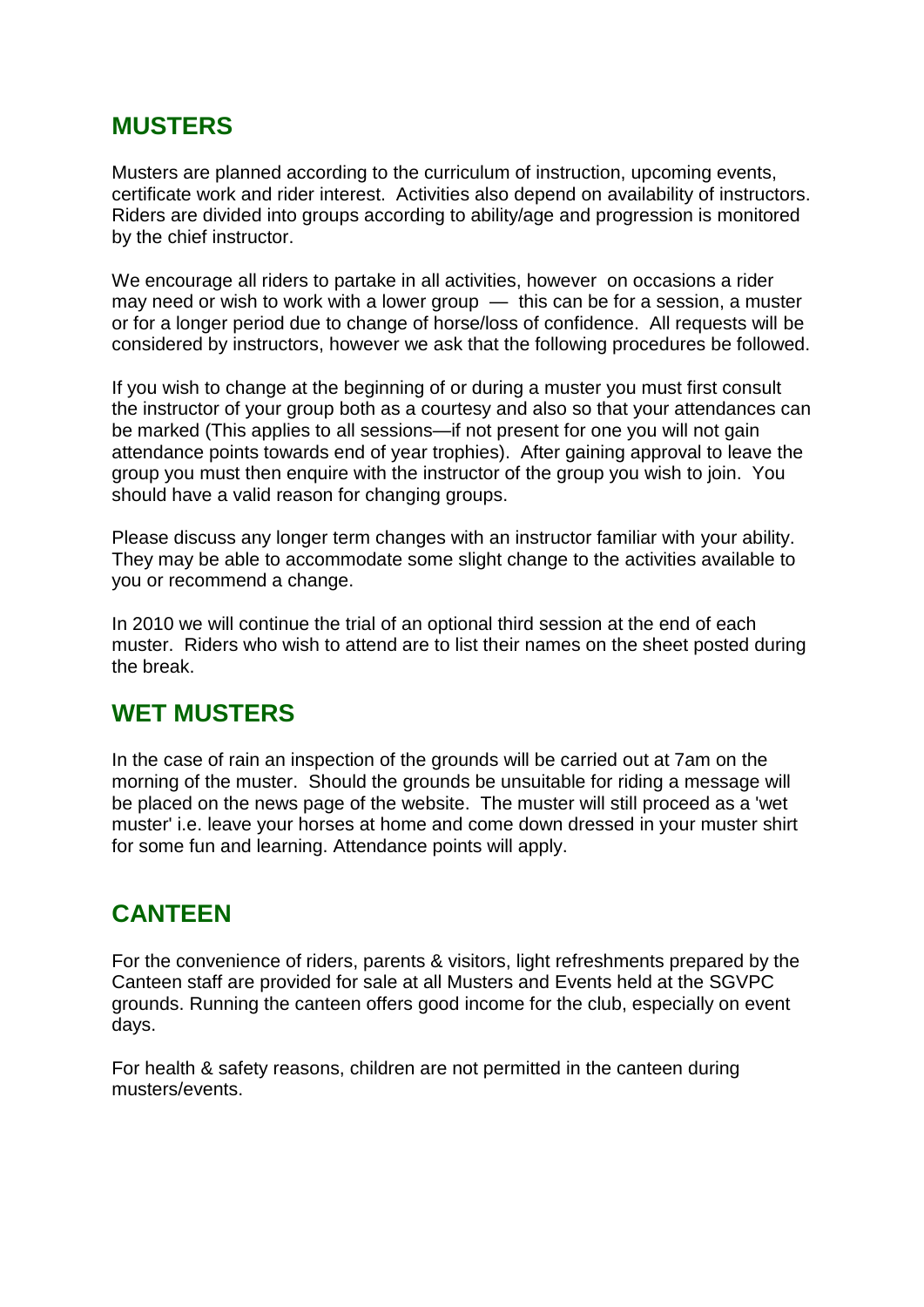### **WORKING BEES & CANTEEN DUTY**

**WORKING BEES** - In order to organise our maintenance working bees more efficiently, we have divided the tasks whereby members can state their preferences upon joining. A Group Leader will coordinate the members to allocate up to 16 hours per family per year.

Members choices are

**Whipper Snipping, mowing etc** – this will be mainly before events and during the growing season.

**Painting** –throughout year upkeep of jump rails and sporting equipment etc, larger tasks such as painting interior of clubhouse may also be included

**Maintenance** – new projects and repairs, checking of fencing, equipment etc

**Cleaning/Set up** – general cleaning on regular basis or as required, set up for clinics and musters

**Specialist** – a trade/skill that you can assist the club with

**CANTEEN DUTY** - Members will also be required to staff the canteen on 2 musters per year. Parents with beginner riders or children on lead line can fulfil their canteen duty at events in lieu of musters (providing their child is not participating at the event)

Dates for canteen duty should be nominated where possible when joining. If you cannot fulfil your rostered date please make early arrangements to swap with someone.

**LEVY** - There will also be an **option to pay a non refundable upfront levy of \$200-** and not be rostered for either working bees or canteen duty.

**EVENT WORKING BEES** - In addition, Members wishing to participate in Club Events must attend one of the set working bees for that particular event, otherwise that member must ride H/C (no ribbons/trophies will be awarded). THIS HAS BEEN A LONG-STANDING CLUB RULE AND WILL BE ENFORCED.

Working bees are usually held one week prior to an event and also the day prior to the event. MEMBERS UNDER THE AGE OF 13 YEARS MUST BE ACCOMPANIED BY AN ADULT. (Note: it is acceptable for a family friend to attend.) If you are unable to meet this commitment, then the Management Committee should be advised so that alternative arrangements can be made. A diary will be placed in the Clubhouse for you to record your attendance on the day.

Only members over the age of 18 years will have their attendance count towards the refund of their annual working bee levy.

**ZONE WORKING BEES** - Participating Clubs must send two (2) workers to COMPULSORY working bees for events run by the Zone, otherwise all riders from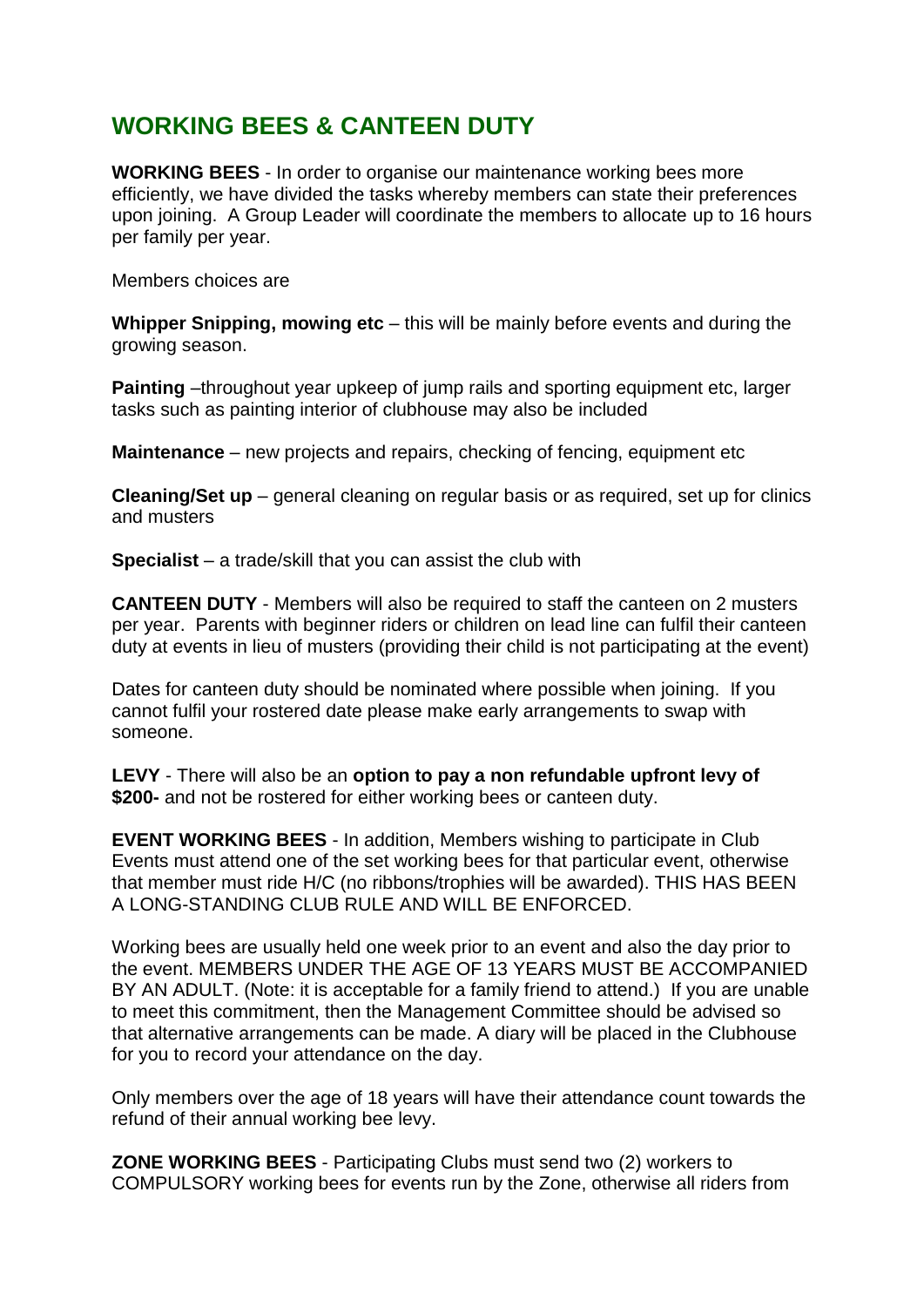the Club will ride H/C. These working bees are usually held on the afternoon of the day prior to the event. Attendance at Zone Working Bees shall count toward attendance for the Working Bee Levy. Notification of attendance should be provided to the Club President within 7 days of attending a Zone Working Bee.

#### **COMMITTEE POSITIONS AND MEETINGS**

The Management Committee meets on the first Monday of each month  $(2^{nd}$  Monday if 1<sup>st</sup> falls on a public holiday) at the Clubhouse, Richards Road, Samford. Committee meetings are open to any club member to attend.

The Annual General Meeting is held in January each year. Members may nominate for the following positions. Please observe the Obligations of Office Bearers before accepting office.

# **Obligations of Office Bearers**

Officers of Samford Golden Valley Pony Club Inc, affiliated clubs and associations are obliged both under general law and by statute to observe certain standards in carrying out their duties as directors. A failure to comply with these minimum standards may expose the officer to a broad range of claims by Samford Golden Valley Pony Club Inc, affiliated clubs and associations or other people suffering loss.

The general law requires a director to take reasonable care in carrying out his functions, taking into account the director's skill, knowledge and experience. The director must also act honestly, taking care to avoid conflicts between the duty to Samford Golden Valley Pony Club Inc, affiliated club or association and either duties to other organisations or personal interest.

The *Corporations Law* imposes similar concurrent obligations which allow for a civil penalty to be imposed when they are breached.

Samford Golden Valley Pony Club Inc, affiliated clubs and associations is/are entitled to claim against an officer who has breached one of these duties for any gain made by the officer or loss suffered by Samford Golden Valley Pony Club Inc an affiliated club or association as a result.

*There is a misconception that officers are free from liability if SAMFORD GOLDEN VALLEY PONY CLUB INC., the affiliated club or association has been incorporated. This is clearly not the case and an officer may still be held responsible for some liabilities. Officers should read and understand Annexure B on directors' duties(refer link on PCAQ website) before taking up office.*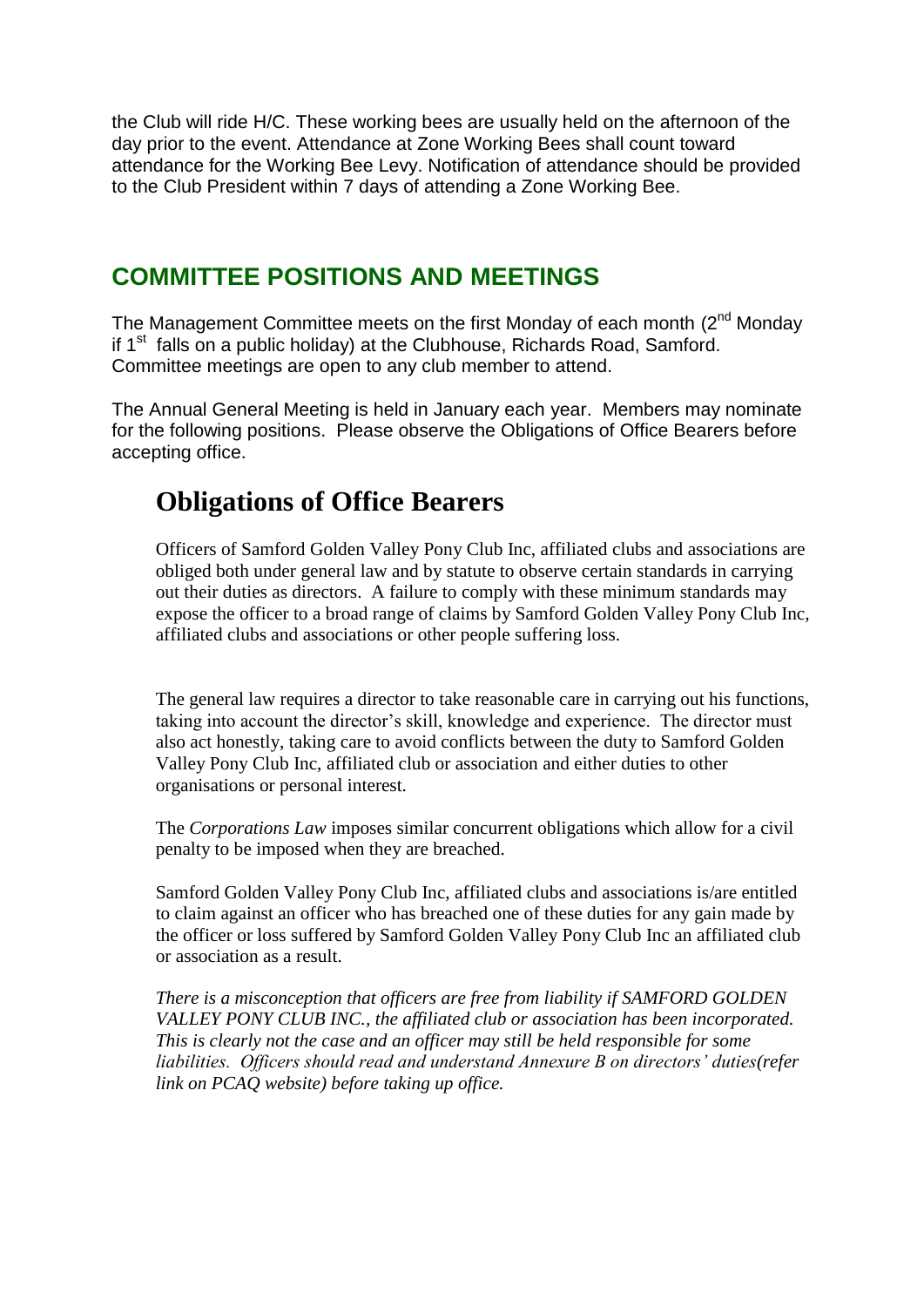Executive Committee -

PRESIDENT, 2 X VICE PRESIDENTS, SECRETARY, TREASURER, CHIEF **INSTRUCTOR** 

Other Committee Positions -

CANTEEN CONVENOR/S, PURCHASING OFFICER, UNIFORM CONVENOR/S, NOMINATIONS OFFICER, PUBLICATIONS AND COMMUNICATIONS OFFICER, SOCIAL CO-ORDINATOR/S, LIBRARIAN, GROUNDS PERSON/S, MEMBERSHIP OFFICER, EVENT CO-ORDINATOR/S, INSTRUCTOR CO-ORDINATOR, GRANTS AND SPONSORSHIP CO-ORDINATOR, WORKING BEE CO-ORDINATOR

#### **GROUNDS - IN FRONT OF STABLE COMPLEX**

Helmets bearing a correct safety rating must be worn on the SGVPC grounds at all times while mounted or lungeing. Solo use of the grounds by junior members is not permitted; they must be accompanied by an adult, instructor or other club member. The Clubhouse and surrounding area is a "Horse Free Zone". The areas being used for a Club event will be closed to all riders, usually the day before the event after the equipment has been set up. Riders in breach of this rule may be disqualified from competing in that particular event. The round yard must be kept clear on muster and competition days. If using equipment in the round yard, please remove it immediately after use. No jumps etc are to be left in the round yard and horses must not be paddocked in this area. Please leave all gates as they were when you arrived. All gates are to be kept locked. From time to time the grounds are hired and unavailable to club members.

### **STABLE COMPLEX**

On Muster days, stables must be divided into two stalls. Please respect other peoples' gear and do not put your horse in a stall that already has gear in it. Horses are to be tied with a halter and lead rope when stalled on Muster or competition days. Horses should not be left bridled and/or loose in the stalls. No riding, mounting or dismounting into or between stalls. Riders must walk their horses around the stables, car park and wash bay area and to and from the Clubhouse. Cantering and galloping of horses in these areas is not permitted. No rubbish is to be left in the vicinity of the stalls, and as a general courtesy, riders should clean up any manures left by their horse.

In the metal yards:- only 1 horse allowed in the central lane at any one time.